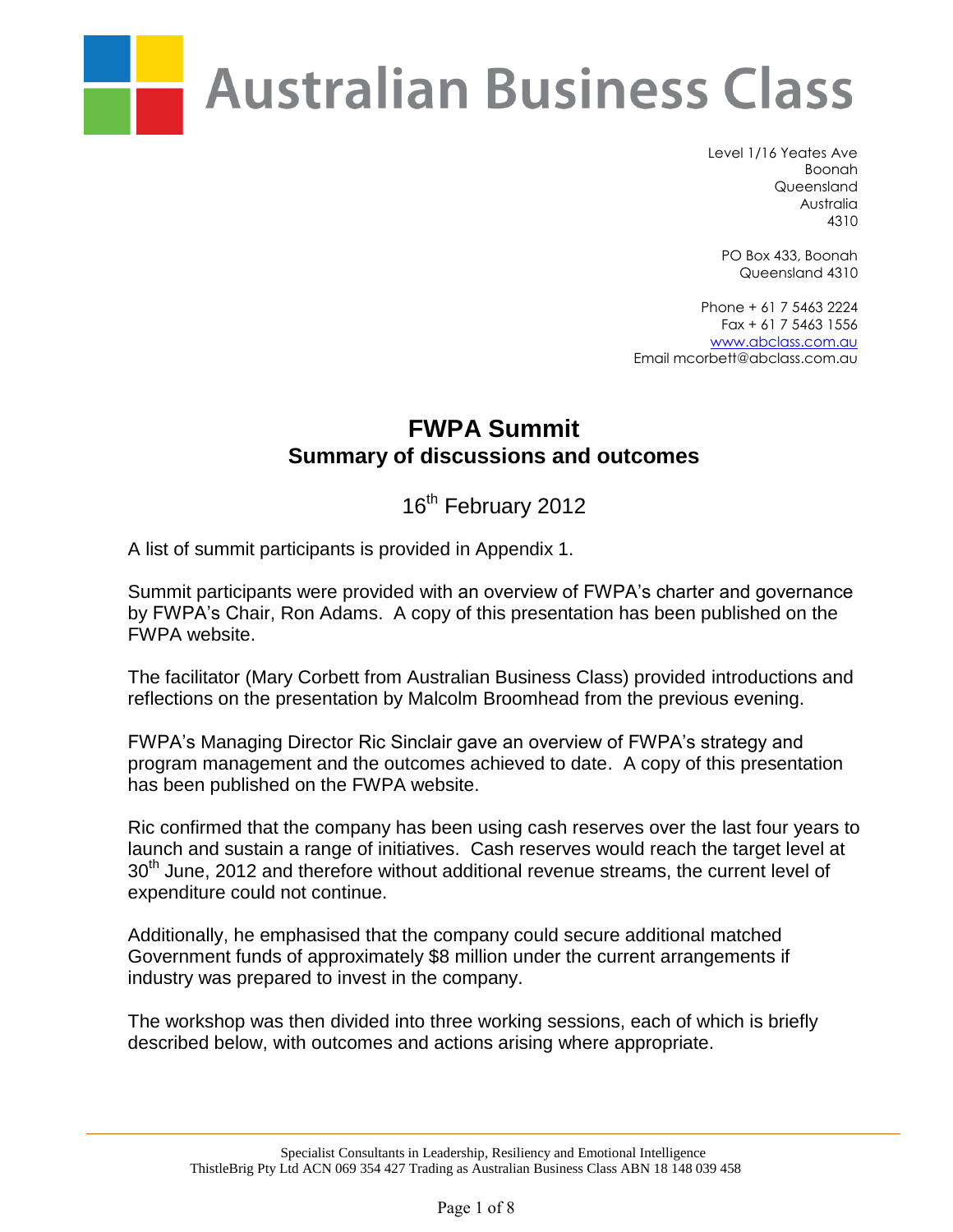## **SESSION 1 – STRATEGIC SETTING**

Participants were divided into three groups (each consisting of two tables) to discuss one of three themes (i.e., Industry vision, FWPA investments and levies, key industry issues)**.** The groups reported back to a full plenary with questions and comments from the other groups.

## *Industry vision*

There was broad support for the creation of an industry vision to provide a point of focus and alignment for all industry participants. Two vision statements were proposed as drafts, *"Increased demand for wood products"* and a slight variation of FWPA's vision, "*To ensure that forest and wood products are the preferred, sustainable material that meets the market need"*. It was also proposed that FWPA take a lead role in engaging with industry to develop an Industry vision.

There was recognition that while the public see the industry as "one", the industry itself tends to view itself as comprised of discrete entities with sometimes differing and competing goals.

There was also discussion around the difficulty of projecting a single, unified voice, and the lack of a high profile spokesperson ("celebrity") to help raise the credentials of the industry.

Discussion also identified that a vision in itself was only part of the solution, and that greater industry buy-in would be achieved through the strategy to support the vision, with clear identification of key programs, with timeframes and measures to unite the industry.

**ACTION: FWPA to lead the creation of an Industry-wide vision through consultation and provision of secretariat.** 

## *FWPA investments and levies*

There was clear support for the continued role of FWPA. It was acknowledged that the company was performing well with high levels of governance and credibility.

There was endorsement for continuation of current levies with the suggestion of at minimum, an annual CPI increase. Some participants were strongly in favour of increased levies to maximise government matched funding. There was also conditional support for increased levies if a business case showed the benefits to levy payers based upon the quantum of increase and the overall benefit to industry from key program investment.

There was discussion around other industry partners who could be included in the levy system, notably the pulp and paper companies, if an appropriate business case could be developed.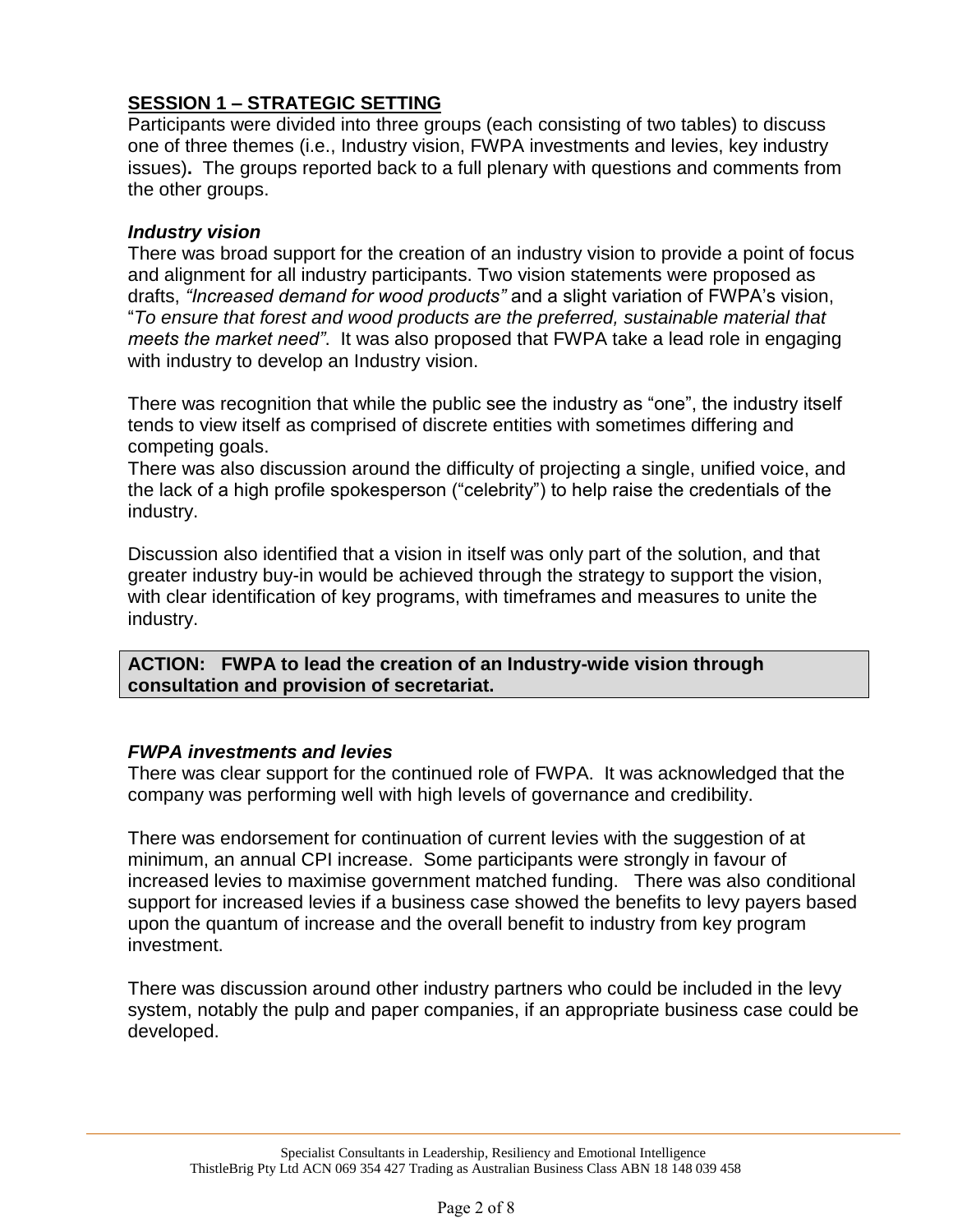**ACTION: FWPA to present an options paper around levies. This should address maintaining levies and possibly increasing them. It should also identify other possible sources of revenue (levy payments and direct industry sources) and show how and where any increased revenue could be invested.** 

## *Key industry issues*

The participants discussed a number of key issues facing the industry. Some of these were factors largely beyond the industry's control (e.g., foreign exchange rates, action by other groups) or outside the charter of FWPA (e.g., government lobbying).

The key issues for the industry were identified as:

- Public perception/clear message of the benefit of wood and wood products to increase usage.
- Better engagement with wholesale and secondary manufacturers, which have greater links with specifiers and consumers.
- Reduced timber consumption in traditional residential construction (i.e., m3 of wood per m2 floor space) and trend towards increased high-rise residential construction.
- Increased complementarity between FWPA and other organisations (AFG, AFPA, etc.) to achieve outcomes. Associations can leverage FWPA's R&D and technical work to influence governments.
- Reduction in R&D capacity.
- International cost competitiveness.
- Availability of resource (plantations and native forests) and optimisation of products, including the use of residues for biofuels.

**ACTION: FWPA to work with industry associations to undertake an annual policy forum to identify the priority issues and the associated work program.**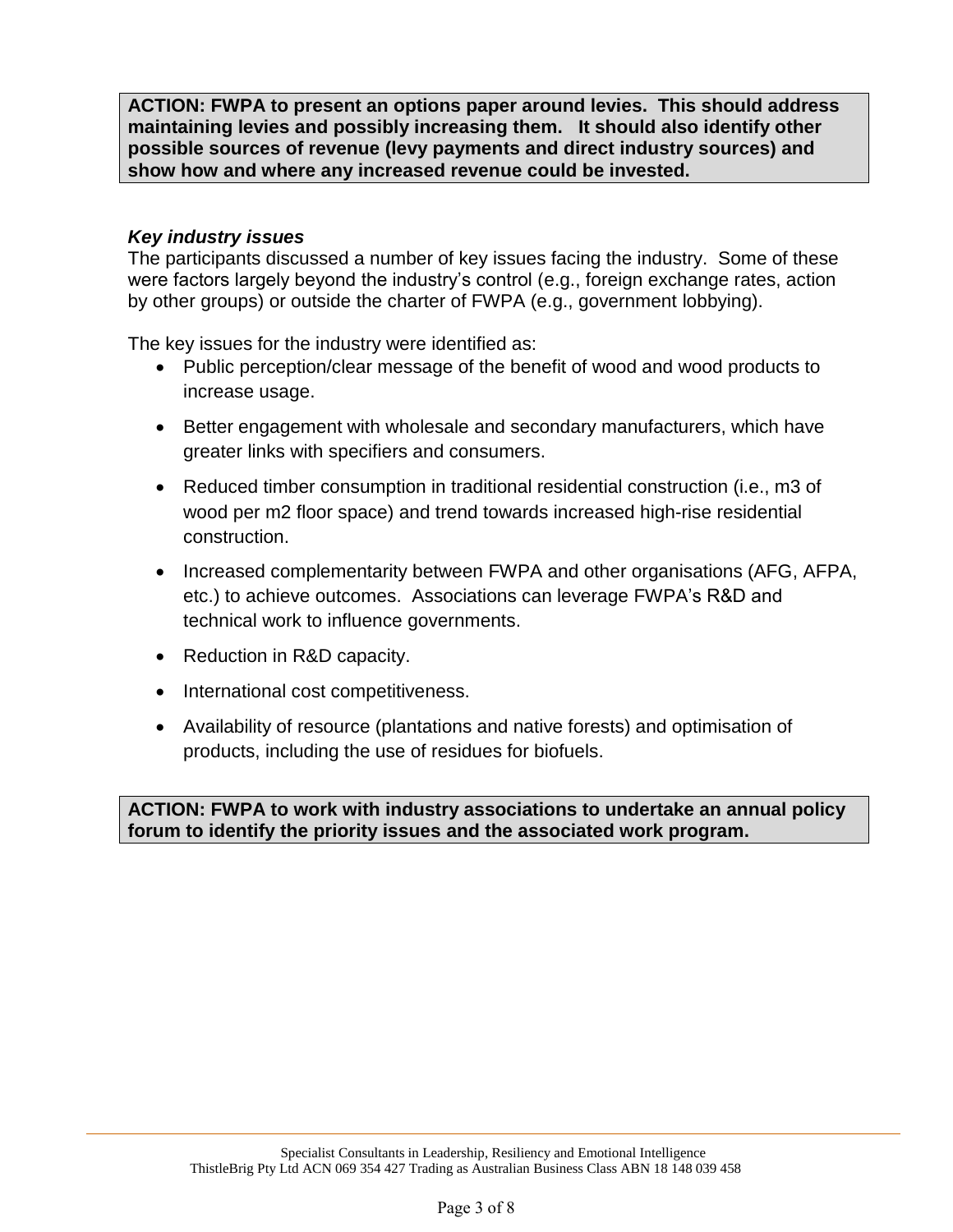## **SESSION 2 – COLLABORATION**

The industry discussed collaboration both from a broad industry perspective and from an FWPA perspective.

The obstacles to effective collaboration and opportunities from collaboration were identified in the plenary group:

| <b>Obstacles:</b>                   | <b>Opportunities</b>                                     |
|-------------------------------------|----------------------------------------------------------|
| Guarding territory                  | Time "leftover"                                          |
| Ego                                 | Market share gains versus substitute industries          |
| History                             | Decrease cost of common problems                         |
| Time poor executives                | Teamwork                                                 |
| Ambivalence                         | More money                                               |
| No time dollar issue                | Solidarity and unity                                     |
| Changing agenda                     | Influence                                                |
| Hard to measure                     | Better public perception                                 |
| Perceived competitive advantage     | Co-ordination                                            |
| Economic situation                  | Stops reinventing the wheel                              |
| Geography                           | Opportunities to forge new alliances (in/outside sector) |
| Lack of knowledge                   | Supportive - Committed                                   |
| Different priorities                | Industry viability                                       |
| State versus National issues        | Critical mass                                            |
| Diversity                           | Fresh thoughts                                           |
| Available resources                 | Focused                                                  |
| Focus on "little pictures"          | Risk mitigation                                          |
| Lack of understanding opportunities |                                                          |
| Empire building                     |                                                          |
| Competition is more fun             |                                                          |
| Blaming structures and problems     |                                                          |
| Arrogance                           |                                                          |
| Very short time horizons            |                                                          |

It was acknowledged that many of the key issues previously identified should be addressed through collaboration as they provided a common purpose. It was also acknowledged that collaboration was occurring in the sector at both a regional and national level. Some participants suggested that FWPA provided a good locus for collaboration as the funding mechanism helped minimise "free riders." There was also a suggestion for greater alliances with other parties in Australia and internationally.

### **ACTION: No specific action item was identified.**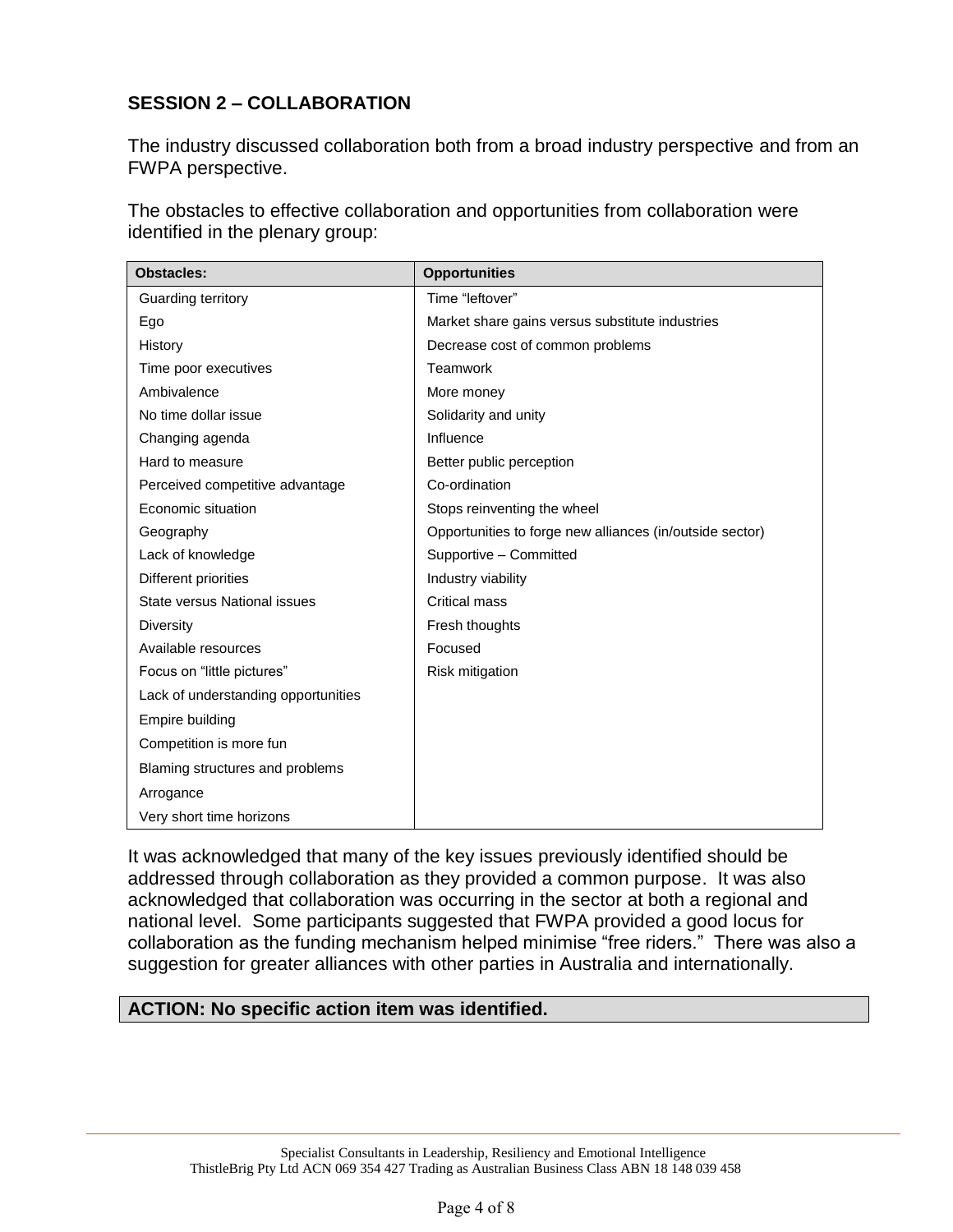## **SESSION 3 – FWPA INVESTMENT PRIORITIES**

The final session of the day was dedicated to assessing FWPA's current and potential investment programs. Each working group was provided with a one-page summary of each of the programs and asked to prioritise them, while keeping in mind the financial implications for FWPA.

There was a high level of agreement of priorities between the six working groups. A summary table showing the consolidated feedback has been provided below:

| <b>CURRENT PROGRAMS</b>                            | Priority | Comments                                                     |
|----------------------------------------------------|----------|--------------------------------------------------------------|
| Wood processing R&D                                | ⊠        |                                                              |
| Market Access and Development R&D                  | ⊠        |                                                              |
| Forest resources R&D                               | ☑        |                                                              |
| Standards and Building Codes Coordination          | ☑        |                                                              |
| Building specifier marketing strategy              | ☑        |                                                              |
| Consumer advertising and Planet Ark alliance       | ⊠        |                                                              |
| Tech transfer program                              | ⊠        |                                                              |
| Primary and secondary education (ForestLearning)   | ☑        | At lower level                                               |
| Promoting the sector as a career (Growing Careers) | ⊠        |                                                              |
| Postgraduate scholarships                          | ⊠        | Current scholarships would need to<br>continue to conclusion |
| Mid-career development                             | ⊠        |                                                              |

Note: Corporate governance and overheads was shown on the list of programs to inform participants of the cost of managing the company, but has been removed as an "option" for investment from the programs.

#### **ACTION: FWPA to incorporate the above feedback into its annual operating plan for 2012/13.**

A range of potential programs was also reviewed by the working groups and participants were invited to add their own ideas. The programs have been ranked according to the level of agreement for funding, and only areas where at least two of the tables of the participants indicated an interest in the area have been included below:

| POTENTIAL PROGRAMS                  | Priority | Comments                                        |
|-------------------------------------|----------|-------------------------------------------------|
| Herbicide trialling consortia       |          | Currently partially funded by non-matched funds |
| Genetics deployment                 |          | Currently partially funded by non-matched funds |
| Forest Health surveillance network  |          |                                                 |
| Industry statistics and economics   |          | Currently partially funded by non-matched funds |
| Build environment technical support |          |                                                 |
| Forest harvest and haulage          | າ        |                                                 |
| Private forest grower extension     | າ        |                                                 |
| Shared services                     | 2        |                                                 |
| Native forest access program        | 3        |                                                 |
| Forestry education                  | 3        |                                                 |

### **ACTION: FWPA to develop a business case for the funding of potential programs in conjunction with existing programs.**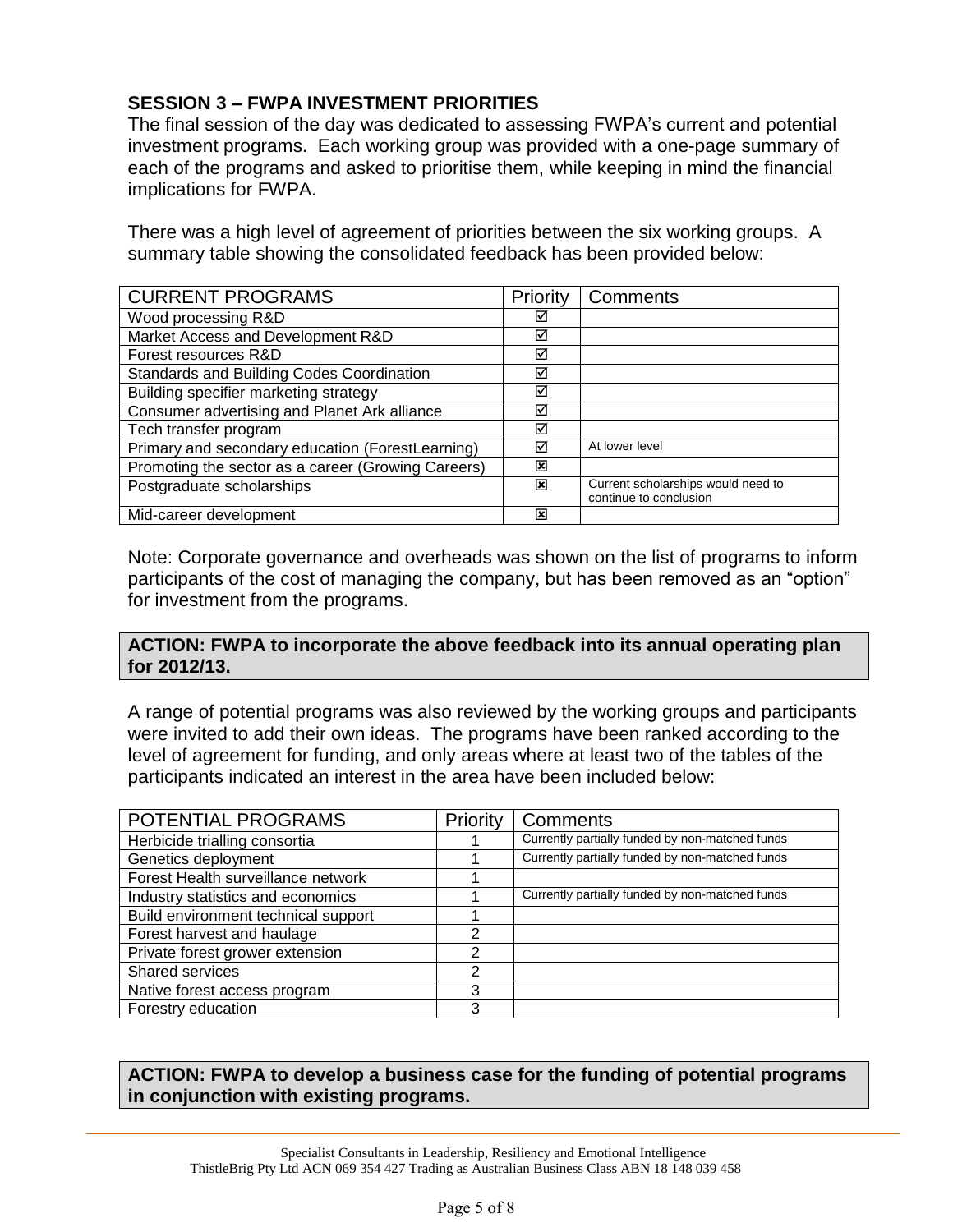### **WRAP-UP AND NEXT STEPS**

Participants expressed strong endorsement of the summit and the background work that had been undertaken.

Generally, participants thought that there were greater opportunities for collaboration in the sector and that FWPA was a suitable vehicle to help facilitate collaboration (except for political lobbying). There was also a willingness to evaluate a business case for an expansion of FWPA's programs and the implication for levies.

There was a desire to build upon the summit and ensure that momentum was not lost. There was also support for another meeting of the participants by mid-year once the business case had been developed.

#### **ACTIONS:**

**(1) Steering committee to be established consisting of the Chair and CEO of the four national representative bodies (i.e., AFG, AFPA, ATIF, EWPAA)**

**(2) Business case developed for the expansion of FWPA activities as prioritised in Session 3.**

**(3) A reconvening of participants (including those who were invited but could not attend) to discuss the business case and next steps.**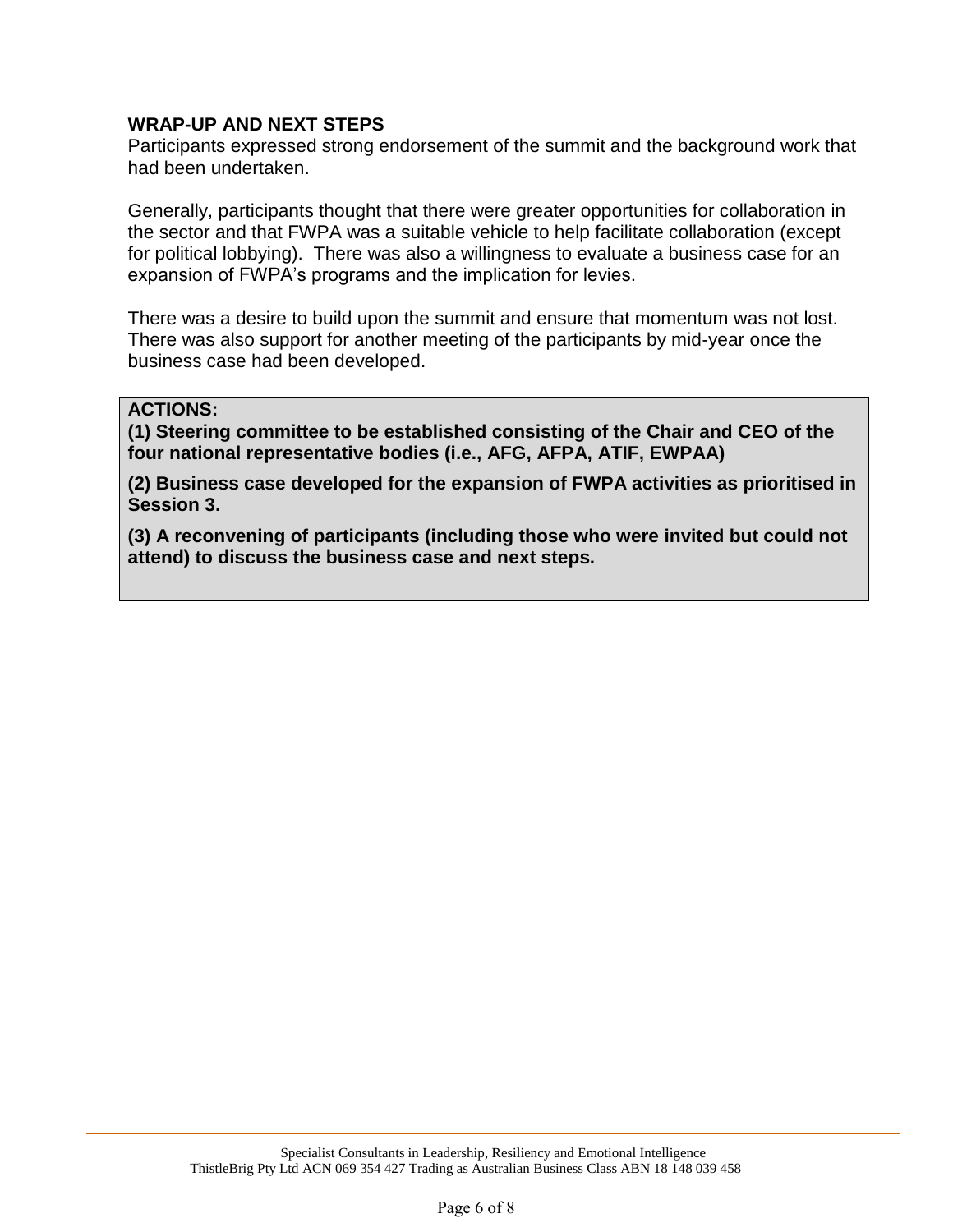# **Appendix 1 – Summit attendees (Thursday 16th February 2012)**

| <b>Attendee</b>        | Company                                                   |  |
|------------------------|-----------------------------------------------------------|--|
| <b>Andrew Hurford</b>  | Hurford Hardwoods Pty Ltd                                 |  |
| <b>Andrew Wilson</b>   | Department of Agriculture Fisheries & Forestry            |  |
| <b>Arnold Willems</b>  | Norske Skog                                               |  |
| <b>Blair Price</b>     | Carter Holt Harvey Woodproducts Australia                 |  |
| Boris Iskra            | <b>Forest and Wood Products Australia</b>                 |  |
| <b>Brendan Smith</b>   | Junken NZ                                                 |  |
| <b>Brian Farmer</b>    | <b>Forestry Plantations Queensland Pty Ltd</b>            |  |
| <b>Chris Lafferty</b>  | <b>Forest and Wood Products Australia</b>                 |  |
| David Brand            | <b>New Forests</b>                                        |  |
| David Fisken           | Australian Forest Growers (AFG)                           |  |
| David Hartley          | <b>Forest Products Commission (WA)</b>                    |  |
| David Pollard          | <b>Australian Forest Products Association (AFPA)</b>      |  |
| Diana Lloyd            | Australian Forest Growers (AFG)                           |  |
| Douglas Head           | <b>Australian Solar Timbers</b>                           |  |
| Evan Rolley            | <b>FWPA</b> director                                      |  |
| <b>Gavin Matthew</b>   | Australian Forest Products Association (AFPA)             |  |
| <b>Geoff Bertolini</b> | <b>Whittakers Timber Products</b>                         |  |
| <b>Geoff Stringer</b>  | Hyne Timber                                               |  |
| Geoffrey Kent          | Department of Environment & Resource Management<br>(DERM) |  |
| <b>Gerry Gardiner</b>  | Asian Pacific Timber Marketing Pty Ltd                    |  |
| <b>Graeme Hewitt</b>   | The Laminex Group                                         |  |
| <b>Greg McCormack</b>  | McCormack Demby Timber Pty Ltd                            |  |
| <b>Greg Unwin</b>      | Australian Forest Growers (AFG)                           |  |
| Hans Drielsma          | Australian Forest Products Association (AFPA)             |  |
| lan Hall               | Australian Forest Growers (AFG)                           |  |
| lan Telfer             | WA Chip & Pulp Co Pty Ltd                                 |  |
| lan Tyson              | Carter Holt Harvey Woodproducts Australia                 |  |
| <b>Islay Robertson</b> | ForestrySA                                                |  |
| Jim Bindon             | <b>Big River Group Pty Ltd</b>                            |  |
| Jim Snelson            | <b>Borg Industries</b>                                    |  |
| <b>John Halkett</b>    | Australian Timber Importers Federation Inc                |  |
| John Hickey            | Forestry Tasmania                                         |  |
| John Simon             | Simmonds Lumber Pty Ltd                                   |  |
| Leith Davis            | Australian Forest Growers (AFG)                           |  |